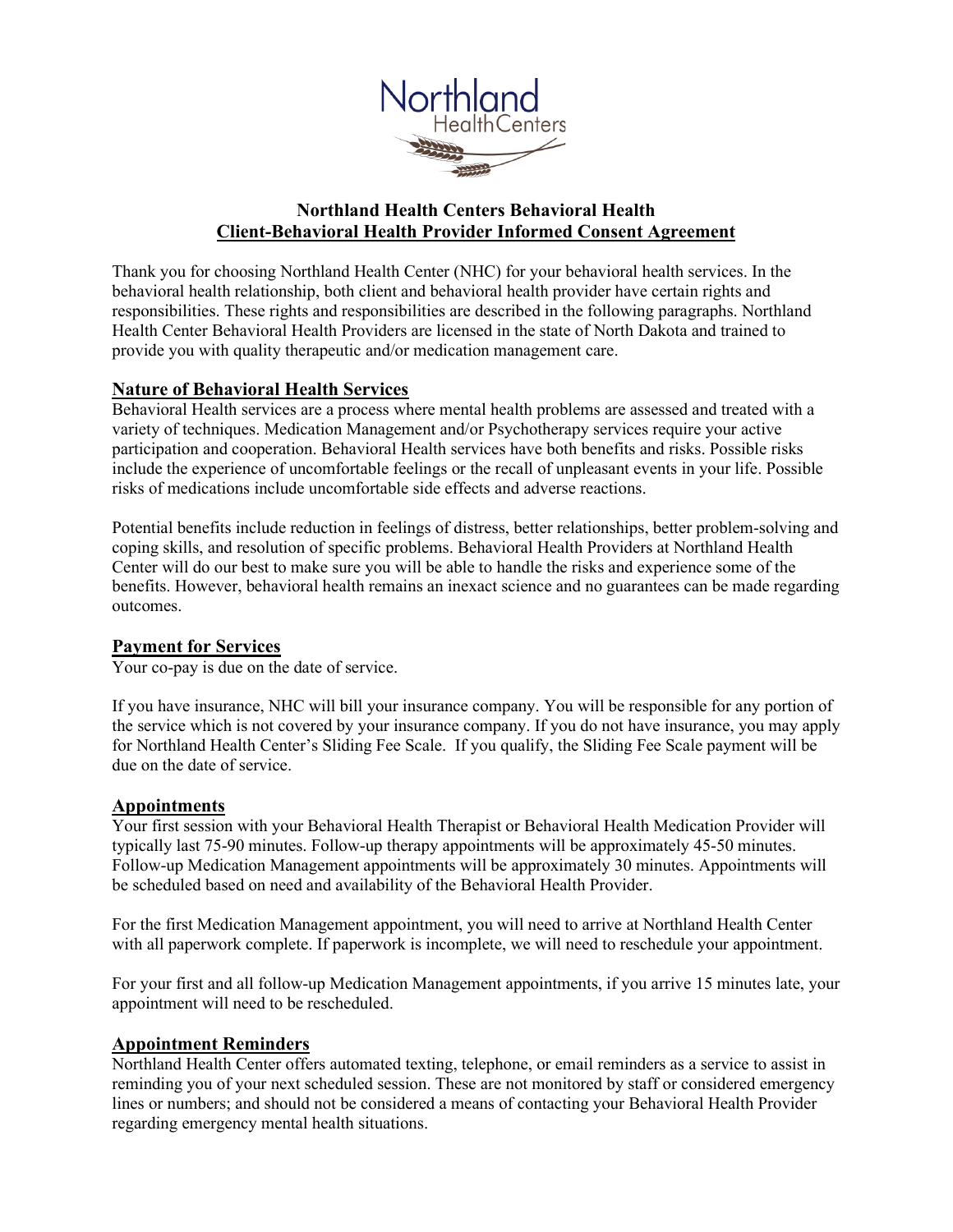# **Cancels and Reschedules**

If you need to cancel or reschedule a session, Northland Health Center would ask that you give a 24 hour notice. You are responsible for arriving to your session on time. Repeated no shows or cancellations will make it difficult for your Northland Behavioral Health Provider to save time for you in their schedule.

# **Recording**

Northland Health Center does not permit audio or video recording of any client care sessions with your Behavioral Health Provider or Medical Provider. If you would desire a record of information from your session, you may fill out a Release of Information and follow the proper channels for release of records.

## **Surveys**

Northland Health Centers are Federally Qualified Health Centers which at times requires us to have clients complete surveys or questionnaires. We appreciate your patience and cooperation with this paperwork.

# **Limits of Confidentiality**

Northland Health Center maintains a strict policy on the confidentiality of information (verbal, written, or electronic form). All information you share will remain confidential. There are some circumstances in which this policy becomes void and we are required by law to release information:

- If we become aware that you may be in danger to yourself or others
- If we become aware of, or suspect, child abuse or neglect
- If we become aware of, or suspect, abuse or neglect of a vulnerable adult
- If we are court ordered to testify or to submit our records to the court
- For billing purposes, a diagnosis is given to your insurer for reimbursement, to include Medicaid, Medicare, and/or private insurance companies

Mental health confidential information may also be used in a number of ways within NHC without your written permission for coordinating services and delivering quality care. You may be informed if this is the case. These may include:

- Consultations and case conference with other providers at NHC
- With providers in other services at NHC (your medical provider or nurse if you receive medical care at NHC)

If you are currently receiving mental health care from another provider or physician for services such as medication, we will ask that you sign a release of information. Allowing this communication will allow us to provide you with the best possible therapeutic care.

# **Emergency Situations**

NHC does not provide walk-in behavioral health services. Appointments will need to be scheduled ahead of time. Behavioral Health Providers are often not immediately available by telephone. During normal business hours, should you need to speak to your Behavioral Health Provider, you may call the main clinic number and leave a message with the front office staff for issues which are not emergent.

In the event of an emergency, and if you cannot wait for a return phone call, you should go to the local emergency room or call 911.

After business hours, NHC has a call service who will direct you to the following options if you are in an emergency situation:

- Go to your local emergency room
- Call 211 which is a regional emergency/suicide hotline
- Call 701-235-7335 (SEEK) a 24-hour regional emergency/suicide hotline
- Call 800-273-8255 (TALK) a 24-hour National Suicide Hotline